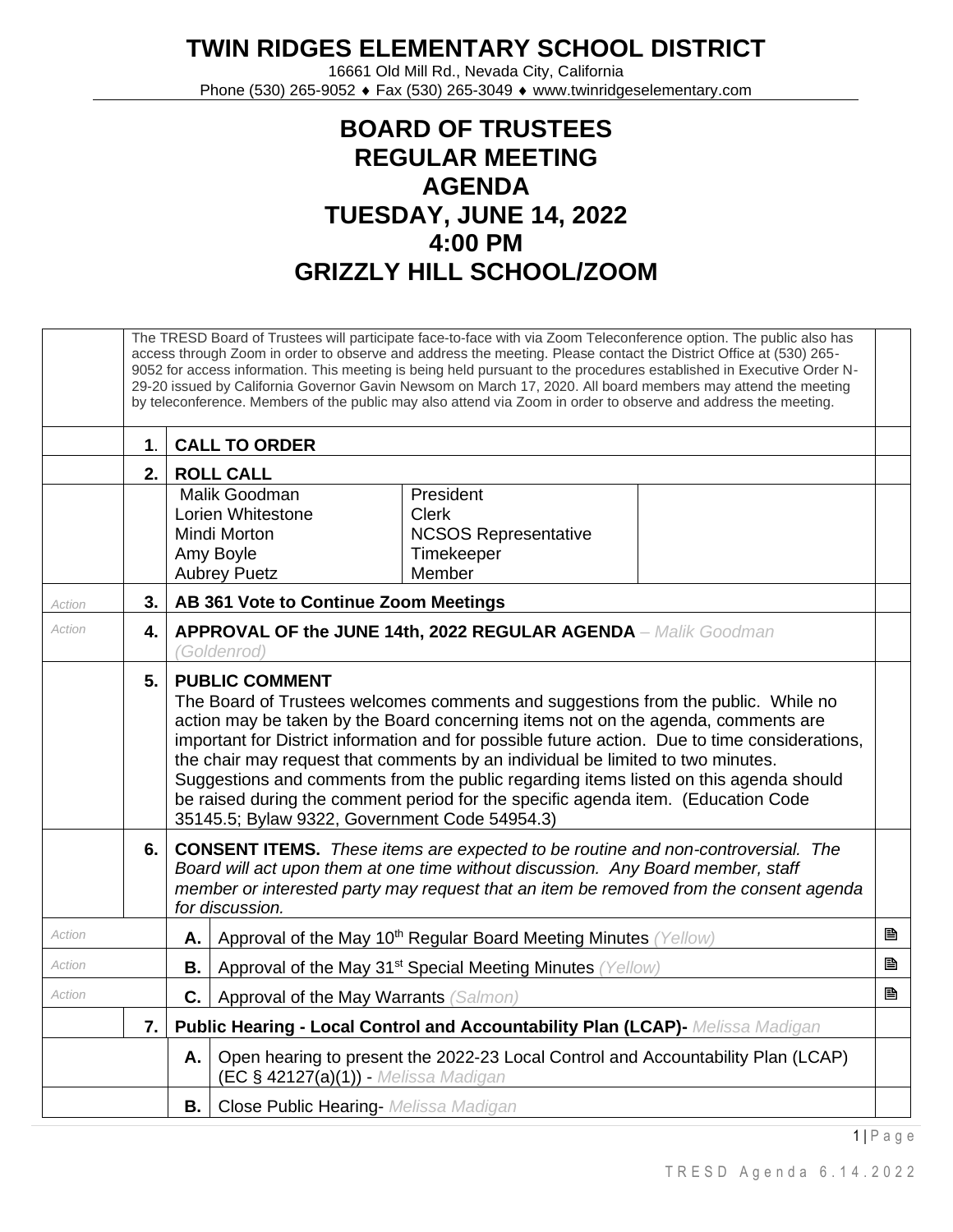|                   | 8.  |           | <b>Public Hearing - TRESD Budget Melissa Madigan/Darlene Waddle</b>                                                                                                                     |
|-------------------|-----|-----------|-----------------------------------------------------------------------------------------------------------------------------------------------------------------------------------------|
|                   |     | Α.        | Open hearing to receive public comment on the 2022-23 Proposed Consolidated<br>Budget for the Twin Ridges Elementary School District- Melissa Madigan/Darlene<br>Waddle                 |
|                   |     | В.        | <b>Close Public Hearing-</b> Melissa Madigan/Darlene Waddle                                                                                                                             |
|                   | 9.  |           | <b>REPORTS</b>                                                                                                                                                                          |
| Discussion        |     | Α.        | Family Resource Center Report- Diana Pasquini                                                                                                                                           |
| Discussion        |     | В.        | <b>OWEN's Financial Report- Peter Ketchand</b>                                                                                                                                          |
| Discussion        |     | C.        | Grizzly Hill School Report (87 Students Enrolled) - Melissa Madigan                                                                                                                     |
| <b>Discussion</b> |     | D.        | 5<br>$\mathbf 2$<br><b>TK/K</b><br>$\mathbf{3}$<br>7<br>8<br>Grade<br>4<br>$6\phantom{1}6$<br><b>Total</b><br>1                                                                         |
| Discussion        |     | Е.        | 1/6<br>8<br>8<br>11<br>14<br>5<br>87<br>8<br>15<br><b>Students</b><br>11                                                                                                                |
| Discussion        |     | F.        | Washington School Report (6 Students Enrolled) - Adam Pearcy/Melissa Madigan<br>$\overline{7}$<br>K<br>3<br>4<br>5<br>$6\phantom{1}$<br>8<br>Grade<br>$\mathbf{2}$<br><b>Total</b><br>1 |
|                   |     |           | $\overline{2}$<br><b>Students</b><br>$\overline{2}$<br>0<br>0<br>0<br>0<br>0<br>6<br>1<br>1                                                                                             |
| <b>Discussion</b> |     | G.        | Little Acorns Preschool Report (21 Students Enrolled)- Pam Langle                                                                                                                       |
| Discussion        |     | Η.        | Teacher's Report/Field Trips- Melissa Madigan                                                                                                                                           |
| Discussion        |     | I.        | Facilities Management Report- Melissa Madigan                                                                                                                                           |
| Discussion        |     | J.        | <b>Superintendent's Report-</b> Melissa Madigan                                                                                                                                         |
| Discussion        |     | Κ.        | <b>Board Report- Malik Goodman</b>                                                                                                                                                      |
|                   | 10. |           | PUBLIC COMMENT ON CLOSED SESSION ITEMS                                                                                                                                                  |
|                   | 11. |           | <b>CLOSED SESSION</b>                                                                                                                                                                   |
| Discussion        |     | Α.        | Conference with Labor Negotiator (Government Code § 54957.6). Employee<br>Organizations: Non-Represented. Agency Negotiator: Melissa Madigan                                            |
| <b>Discussion</b> |     | <b>B.</b> | Conference with Labor Negotiator (Government Code § 54957.6). Employee<br>Organizations: Preschool. Agency Negotiator: Melissa Madigan                                                  |
| Discussion        |     | C.        | Conference with Labor Negotiator (Government Code § 54957.6). Employee<br>Organizations: TRTA. Agency Negotiator: Melissa Madigan                                                       |
| Discussion        |     | D.        | Conference with Labor Negotiator (Government Code § 54957.6). Employee<br>Organizations: CBO. Agency Negotiator: Melissa Madigan                                                        |
|                   | 12. |           | <b>RECESS /RECONVENE - Report Out on Closed Session</b> - Malik Goodman                                                                                                                 |
|                   | Α.  |           | Report Out Regarding Conference with Labor Negotiator (Government Code § 54957.6).<br>Employee Organizations: Non-Represented. Agency Negotiator: Melissa Madigan                       |
|                   | В.  |           | Report Out Regarding Conference with Labor Negotiator (Government Code § 54957.6).<br>Employee Organizations: Preschool. Agency Negotiator: Melissa Madigan                             |
|                   | C.  |           | Report Out Regarding Conference with Labor Negotiator (Government Code § 54957.6).<br>Employee Organizations: TRTA. Agency Negotiator: Melissa Madigan                                  |
|                   | D.  |           | Report Out Regarding Conference with Labor Negotiator (Government Code § 54957.6).<br>Employee Organizations: CBO. Agency Negotiator: Melissa Madigan                                   |
|                   | 13. |           | <b>DISCUSSION/ACTION ITEMS</b>                                                                                                                                                          |